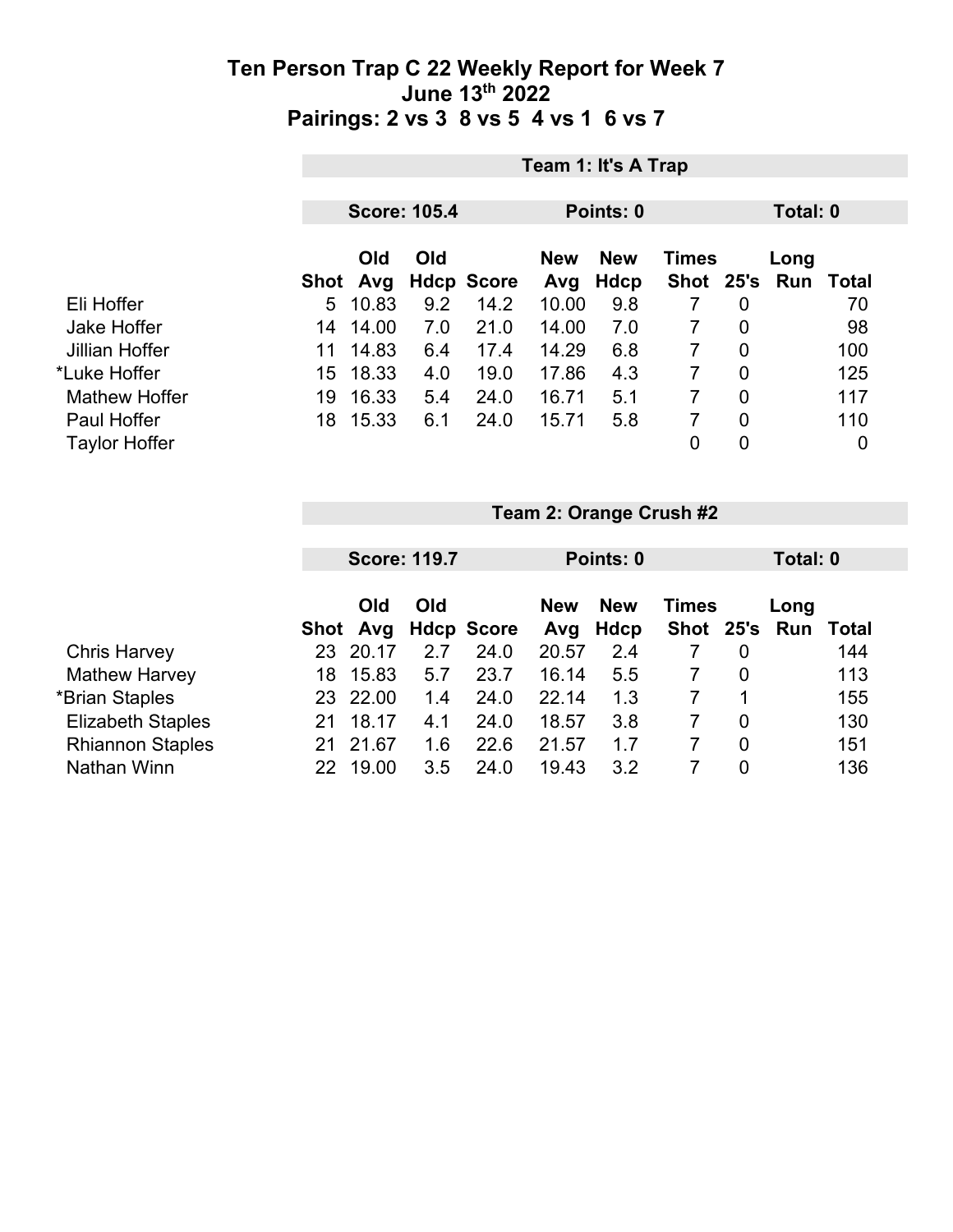|                       | <b>Team 3: Hot Shots</b> |          |                     |                                          |       |                  |                |                |     |       |  |
|-----------------------|--------------------------|----------|---------------------|------------------------------------------|-------|------------------|----------------|----------------|-----|-------|--|
|                       |                          |          | <b>Score: 119.8</b> |                                          |       | <b>Points: 2</b> |                | Total: 2       |     |       |  |
|                       | Old<br><b>Old</b>        |          |                     | <b>New</b><br><b>New</b><br><b>Times</b> |       |                  |                | Long           |     |       |  |
|                       | Shot                     | Avg      |                     | <b>Hdcp Score</b>                        | Avg   | Hdcp             | Shot 25's      |                | Run | Total |  |
| <b>Bryan Newstrom</b> | 23                       | 21.33    | 1.9                 | 24.0                                     | 21.57 | 1.7              |                | 0              |     | 151   |  |
| Jon Newstrom          |                          | 22 19.83 | 2.9                 | 24.0                                     | 20.14 | 2.7              | 7              | 0              |     | 141   |  |
| *Gary Newtsrom        | 21                       | 19.50    | 3.2                 | 24.0                                     | 19.71 | 3.0              | 7              | 0              |     | 138   |  |
| <b>Mike Parker</b>    | 16                       | 17.25    | 4.7                 | 20.7                                     | 17.00 | 4.9              | 5              | $\overline{0}$ |     | 85    |  |
| <b>Steve Roland</b>   | 18                       | 17.17    | 4.8                 | 22.8                                     | 17.29 | 4.7              | $\overline{7}$ | 0              |     | 121   |  |
| <b>Zach Smithers</b>  | 21                       | 22.40    | 1.1                 | 22.1                                     | 22.17 | 1.3              | 6              | 0              |     | 133   |  |
| Roger Specht          | 23.                      | 21.00    | 2.1                 | 24.0                                     | 21.29 | 1.9              | 7              | 0              |     | 149   |  |
| Mike Whitney          | 20                       | 18.60    | 3.8                 | 23.8                                     | 18.83 | 3.6              | 6              | 0              |     | 113   |  |

#### **Team 4: Blind Shooters**

| <b>Score: 118.7</b> |       |                      |      |                   | Total: 2   |                          |             |      |              |
|---------------------|-------|----------------------|------|-------------------|------------|--------------------------|-------------|------|--------------|
|                     | Old   | Old                  |      | <b>New</b>        | <b>New</b> | <b>Times</b>             |             | Long | <b>Total</b> |
| 20                  | 19.33 | 3.3                  | 23.3 | 19.43             | 3.2        |                          | 0           |      | 136          |
| 14                  | 15.50 | 6.0                  | 20.0 | 15.29             | 6.1        |                          | 0           |      | 107          |
| 18                  | 19.80 | 2.9                  | 20.9 | 19.50             | 3.2        | 6                        | 0           |      | 117          |
| 16                  | 16.17 | 5.5                  | 21.5 | 16.14             | 5.5        | 7                        | 0           |      | 113          |
| 23                  | 22.83 | 0.8                  | 23.8 | 22.86             | 0.8        | 7                        | $\mathbf 1$ |      | 160          |
| 23                  |       | 1.8                  | 24.0 | 21.71             | 1.6        | 7                        | 0           |      | 152          |
| 16                  | 18.17 | 4.1                  | 20.1 | 17.86             | 4.3        |                          | 0           |      | 125          |
| 21                  | 20.33 | 2.6                  | 23.6 | 20.43             | 2.5        | 7                        | 0           |      | 143          |
| 18                  | 21.17 | 2.0                  | 20.0 | 20.71             | 2.3        | 7                        | 0           |      | 145          |
| 21                  | 17.33 | 4.7                  | 24.0 | 17.86             | 4.3        | 7                        | 0           |      | 125          |
|                     |       | Avg<br>Shot<br>21.50 |      | <b>Hdcp Score</b> | Avg        | <b>Points: 2</b><br>Hdcp | <b>Shot</b> | 25's | Run          |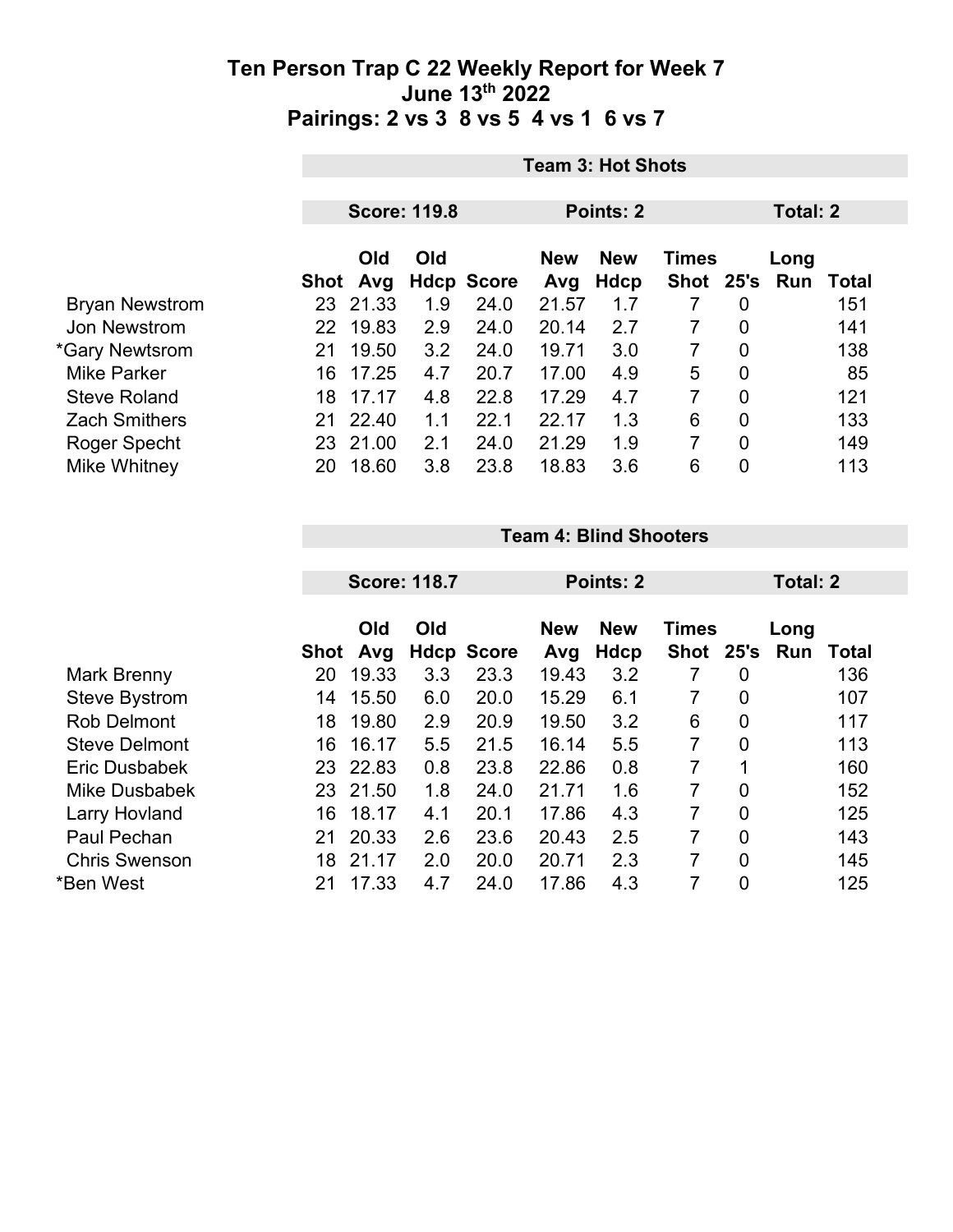|                         | <b>Team 5: Giga Chads</b> |          |     |                                          |           |      |          |                |                     |     |  |
|-------------------------|---------------------------|----------|-----|------------------------------------------|-----------|------|----------|----------------|---------------------|-----|--|
|                         | <b>Score: 110.9</b>       |          |     |                                          | Points: 0 |      | Total: 0 |                |                     |     |  |
|                         | Old<br>Old                |          |     | <b>New</b><br><b>New</b><br><b>Times</b> |           |      | Long     |                |                     |     |  |
|                         |                           | Shot Avg |     | <b>Hdcp Score</b>                        | Avg       | Hdcp |          |                | Shot 25's Run Total |     |  |
| <b>Daniel Claessens</b> | 21                        | 17.00    | 4.9 | 24.0                                     | 17.57     | 4.5  |          | 0              |                     | 123 |  |
| *Lucas Hemling          |                           | 12 19.00 | 3.5 | 15.5                                     | 18.00     | 4.2  |          | 0              |                     | 126 |  |
| Luke Kolstead           |                           | 25 24.50 | 0.0 | 25.0                                     | 24.57     | 0.0  | 7        | $\overline{4}$ | 25                  | 172 |  |
| Jeremy Mangen           | 16                        | 14.83    | 6.4 | 22.4                                     | 15.00     | 6.3  | 7        | 0              |                     | 105 |  |
| <b>Luke Peikert</b>     | 24                        | 20.33    | 2.6 | 24.0                                     | 20.86     | 2.2  |          | 0              |                     | 146 |  |

|                      |      |            | <b>Score: 115.3</b> |                   |            | Points: 0  |               |                | Total: 0 |              |  |
|----------------------|------|------------|---------------------|-------------------|------------|------------|---------------|----------------|----------|--------------|--|
|                      |      |            |                     |                   |            |            |               |                |          |              |  |
|                      |      | Old<br>Old |                     |                   | <b>New</b> | <b>New</b> | <b>Times</b>  |                | Long     |              |  |
|                      | Shot | Avg        |                     | <b>Hdcp Score</b> | Avg        | Hdcp       | Shot 25's Run |                |          | <b>Total</b> |  |
| Joseph Hugill        |      | 21.33      | 1.9                 | 22.9              | 21.29      | 1.9        |               |                |          | 149          |  |
| Ken Hugill           | 19   | 20.67      | 2.3                 | 21.3              | 20.43      | 2.5        |               | 0              |          | 143          |  |
| Ashley Lehman        |      | 10.00      | 9.8                 |                   | 10.00      | 9.8        | 4             | $\overline{0}$ |          | 40           |  |
| <b>Justin Lehman</b> | 19.  | 15.33      | 6.1                 | 24.0              | 15.86      | 5.7        | 7             | $\overline{0}$ |          | 111          |  |
| <b>Art Newton</b>    | 4    | 15.00      | 6.3                 | 10.3              | 13.43      | 7.4        | 7             | $\overline{0}$ |          | 94           |  |
| David Newton         |      | 22 20.50   | 2.5                 | 24.0              | 20.71      | 2.3        | 7             | $\overline{0}$ |          | 145          |  |
| <b>Kelly Newton</b>  | 14   | 11.00      | 9.1                 | 23.1              | 11.50      | 8.8        | 6             | 0              |          | 69           |  |

**Team 6: Cheating Bastards**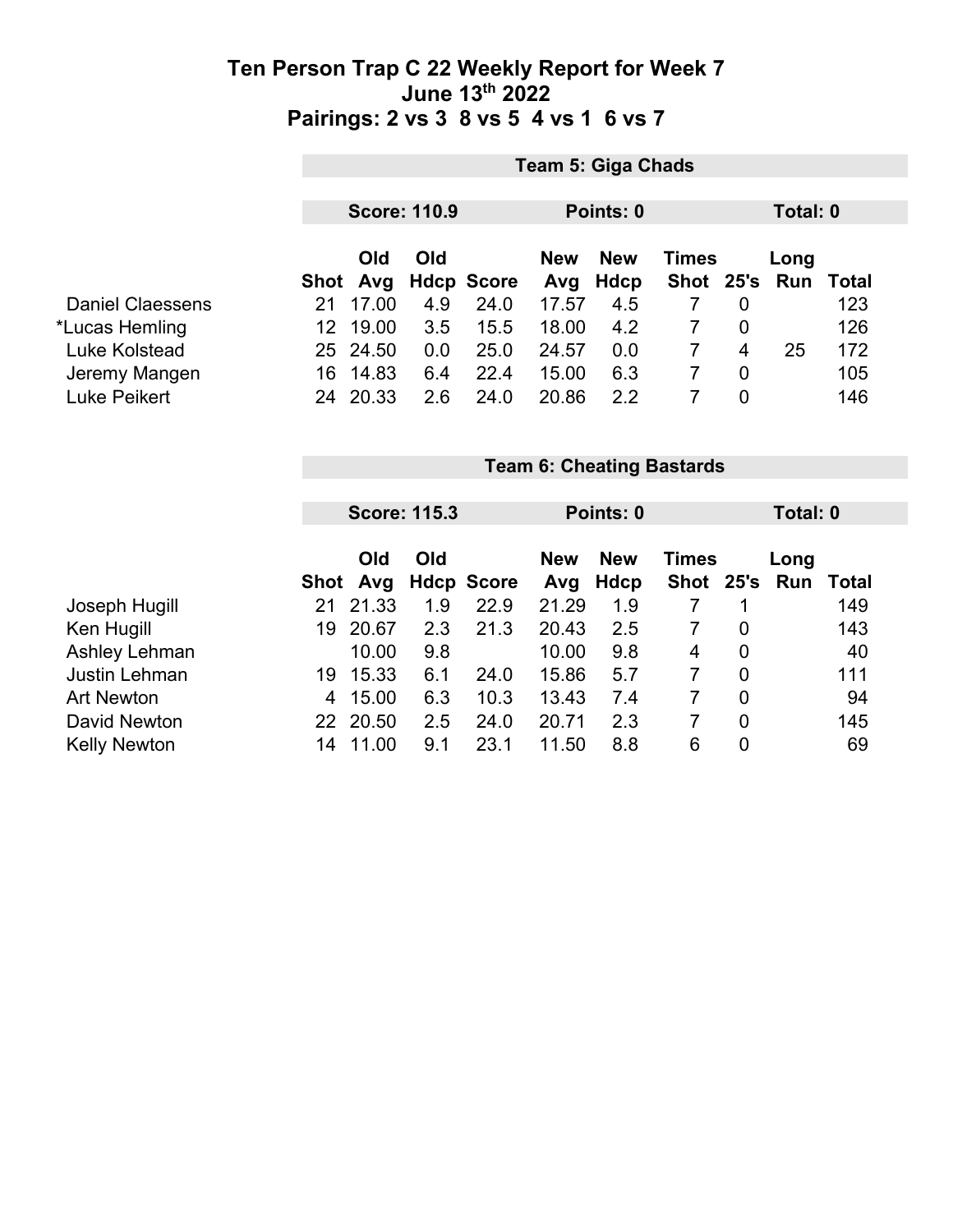|                       | Team 7: Up in Smoke |            |                     |                   |                   |                           |                             |                |                             |              |
|-----------------------|---------------------|------------|---------------------|-------------------|-------------------|---------------------------|-----------------------------|----------------|-----------------------------|--------------|
|                       | <b>Score: 116.9</b> |            |                     |                   | Points: 2         |                           | Total: 2                    |                |                             |              |
|                       | Shot                | Old<br>Avg | Old                 | <b>Hdcp Score</b> | <b>New</b><br>Avg | <b>New</b><br>Hdcp        | <b>Times</b><br>Shot 25's   |                | Long<br>Run                 | <b>Total</b> |
| *Andre Audette        |                     | 20 20.83   | 2.2                 | 22.2              | 20.71             | 2.3                       | $\overline{7}$              | 1              |                             | 145          |
| <b>Grant Audette</b>  | 16                  | 16.00      | 5.6                 | 21.6              | 16.00             | 5.6                       | 6                           | $\mathbf 0$    |                             | 96           |
| <b>Isaac Audette</b>  | 16 <sup>°</sup>     | 19.00      | 3.5                 | 19.5              | 18.50             | 3.9                       | 6                           | $\overline{0}$ |                             | 111          |
| <b>Bill Bruggeman</b> |                     | 21 21.67   | 1.6                 | 22.6              | 21.57             | 1.7                       | $\overline{7}$              | $\overline{0}$ |                             | 151          |
| D Bruggeman           |                     | 22 20.67   | 2.3                 | 24.0              | 20.86             | 2.2                       | $\overline{7}$              | $\mathbf 0$    |                             | 146          |
| J Bruggeman           |                     | 23 21.33   | 1.9                 | 24.0              | 21.57             | 1.7                       | $\overline{7}$              | 0              |                             | 151          |
| Zack Zack             |                     | 22 18.25   | 4.0                 | 24.0              | 19.00             | 3.5                       | 5                           | $\overline{0}$ |                             | 95           |
|                       |                     |            |                     |                   |                   | Team 8: League average    |                             |                |                             |              |
|                       |                     |            | <b>Score: 115.2</b> |                   |                   | Points: 2                 |                             |                | <b>Total: 2</b>             |              |
|                       | Shot                | Old<br>Avg | Old                 | <b>Hdcp Score</b> | <b>New</b><br>Avg | <b>New</b><br><b>Hdcp</b> | <b>Times</b><br>$\mathbf 0$ | $\overline{0}$ | Long<br>Shot 25's Run Total | 0            |

Super Shooters: Luke Kolstead 25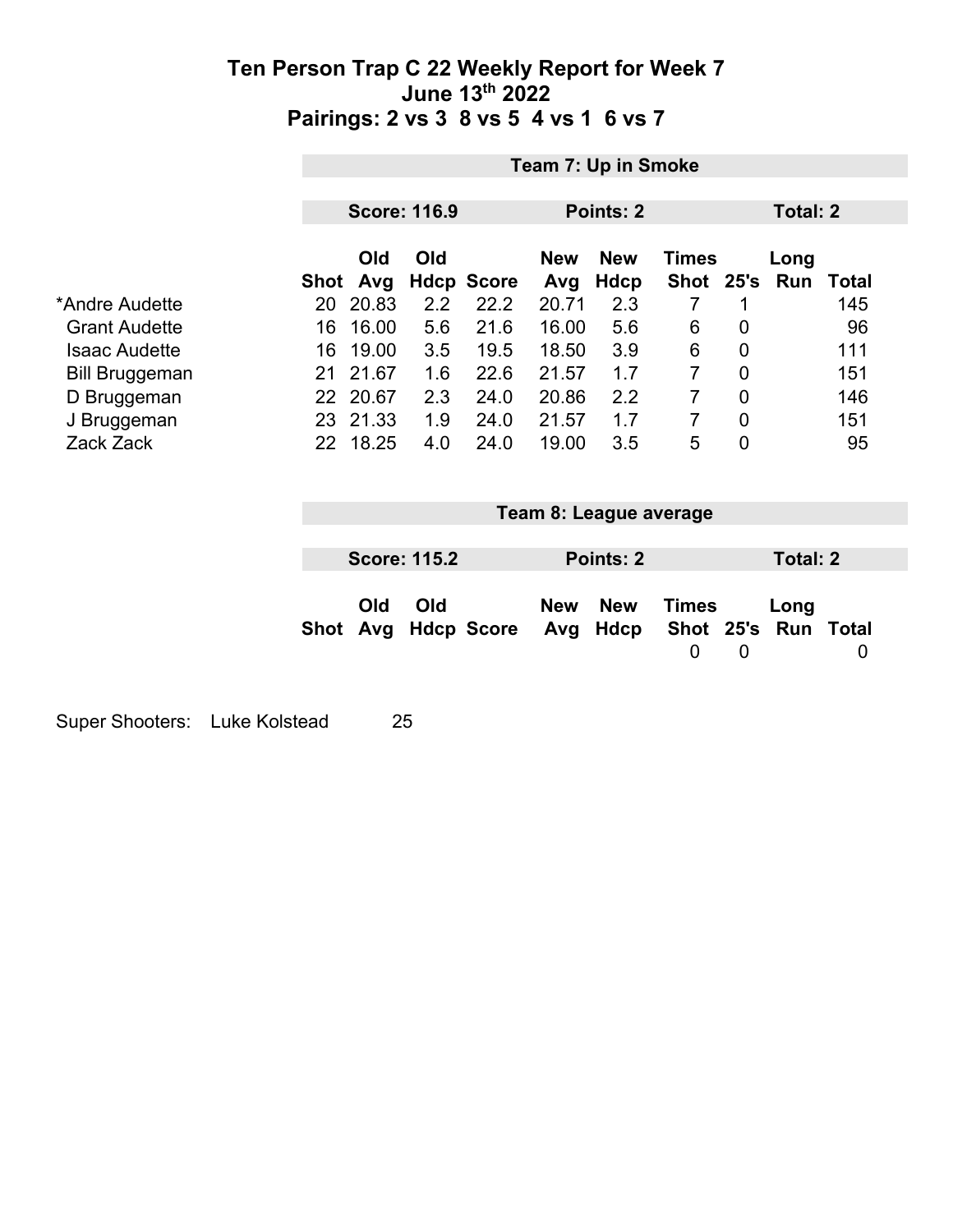# **Ten Person Trap C 22 Team Standings through week 7**

| Team 8 | League average           | 2.0 |
|--------|--------------------------|-----|
| Team 7 | <b>Up in Smoke</b>       | 2.0 |
| Team 4 | <b>Blind Shooters</b>    | 2.0 |
| Team 3 | <b>Hot Shots</b>         | 2.0 |
| Team 6 | <b>Cheating Bastards</b> | 0.0 |
| Team 5 | <b>Giga Chads</b>        | 0.0 |
| Team 2 | <b>Orange Crush #2</b>   | 0.0 |
| Team 1 | It's A Trap              | 0.0 |
|        |                          |     |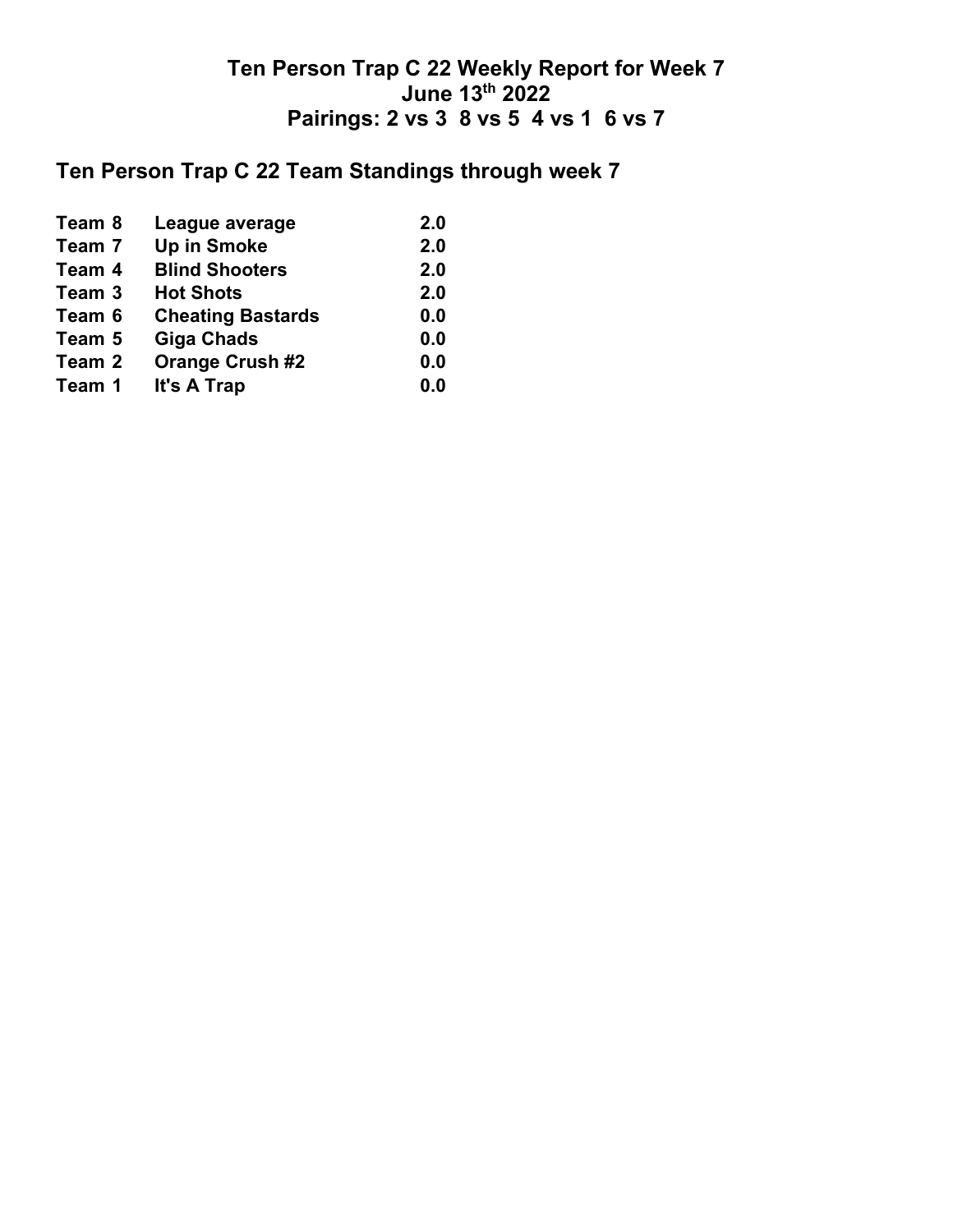## **Ten Person Trap C 22 Total Target Leaders Through Week 7**

| Shooter                  | Total | Avg   | <b>Rounds Straights Team</b> |                  |                          |
|--------------------------|-------|-------|------------------------------|------------------|--------------------------|
| Luke Kolstead            | 172   | 24.57 | 7                            | 4                | Giga Chads               |
| <b>Eric Dusbabek</b>     | 160   | 22.86 | $\overline{7}$               | 1                | <b>Blind Shooters</b>    |
| <b>Brian Staples</b>     | 155   | 22.14 | $\overline{7}$               | 1                | Orange Crush #2          |
| <b>Mike Dusbabek</b>     | 152   | 21.71 | $\overline{7}$               | 0                | <b>Blind Shooters</b>    |
| J Bruggeman              | 151   | 21.57 | $\overline{7}$               | 0                | Up in Smoke              |
| <b>Bill Bruggeman</b>    | 151   | 21.57 | $\overline{7}$               | 0                | Up in Smoke              |
| <b>Rhiannon Staples</b>  | 151   | 21.57 | $\overline{7}$               | 0                | Orange Crush #2          |
| <b>Bryan Newstrom</b>    | 151   | 21.57 | $\overline{7}$               | 0                | <b>Hot Shots</b>         |
| <b>Roger Specht</b>      | 149   | 21.29 | $\overline{7}$               | 0                | <b>Hot Shots</b>         |
| Joseph Hugill            | 149   | 21.29 | $\overline{7}$               | 1                | <b>Cheating Bastards</b> |
| <b>Luke Peikert</b>      | 146   | 20.86 | $\overline{7}$               | 0                | Giga Chads               |
| D Bruggeman              | 146   | 20.86 | $\overline{7}$               | 0                | Up in Smoke              |
| David Newton             | 145   | 20.71 | $\overline{7}$               | 0                | <b>Cheating Bastards</b> |
| <b>Andre Audette</b>     | 145   | 20.71 | $\overline{7}$               | 1                | Up in Smoke              |
| <b>Chris Swenson</b>     | 145   | 20.71 | $\overline{7}$               | 0                | <b>Blind Shooters</b>    |
| <b>Chris Harvey</b>      | 144   | 20.57 | $\overline{7}$               | 0                | Orange Crush #2          |
| Paul Pechan              | 143   | 20.43 | $\overline{7}$               | 0                | <b>Blind Shooters</b>    |
| Ken Hugill               | 143   | 20.43 | $\overline{7}$               | 0                | <b>Cheating Bastards</b> |
| <b>Jon Newstrom</b>      | 141   | 20.14 | $\overline{7}$               | 0                | <b>Hot Shots</b>         |
| <b>Gary Newtsrom</b>     | 138   | 19.71 | $\overline{7}$               | 0                | <b>Hot Shots</b>         |
| Mark Brenny              | 136   | 19.43 | $\overline{7}$               | 0                | <b>Blind Shooters</b>    |
| Nathan Winn              | 136   | 19.43 | $\overline{7}$               | 0                | Orange Crush #2          |
| <b>Zach Smithers</b>     | 133   | 22.17 | 6                            | $\boldsymbol{0}$ | <b>Hot Shots</b>         |
| <b>Elizabeth Staples</b> | 130   | 18.57 | $\overline{7}$               | 0                | Orange Crush #2          |
| Lucas Hemling            | 126   | 18.00 | $\overline{7}$               | 0                | Giga Chads               |
| <b>Larry Hovland</b>     | 125   | 17.86 | $\overline{7}$               | 0                | <b>Blind Shooters</b>    |
| Luke Hoffer              | 125   | 17.86 | $\overline{7}$               | $\boldsymbol{0}$ | It's A Trap              |
| <b>Ben West</b>          | 125   | 17.86 | $\overline{7}$               | $\overline{0}$   | <b>Blind Shooters</b>    |
| <b>Daniel Claessens</b>  | 123   | 17.57 | 7                            | 0                | Giga Chads               |
| <b>Steve Roland</b>      | 121   | 17.29 | $\overline{7}$               | 0                | <b>Hot Shots</b>         |
| <b>Rob Delmont</b>       | 117   | 19.50 | 6                            | 0                | <b>Blind Shooters</b>    |
| <b>Mathew Hoffer</b>     | 117   | 16.71 | $\overline{7}$               | 0                | It's A Trap              |
| <b>Steve Delmont</b>     | 113   | 16.14 | $\overline{7}$               | 0                | <b>Blind Shooters</b>    |
| <b>Mathew Harvey</b>     | 113   | 16.14 | $\overline{7}$               | 0                | Orange Crush #2          |
| Mike Whitney             | 113   | 18.83 | 6                            | 0                | <b>Hot Shots</b>         |
| <b>Justin Lehman</b>     | 111   | 15.86 | $\overline{7}$               | 0                | <b>Cheating Bastards</b> |
| <b>Isaac Audette</b>     | 111   | 18.50 | 6                            | 0                | Up in Smoke              |
| Paul Hoffer              | 110   | 15.71 | $\overline{7}$               | 0                | It's A Trap              |